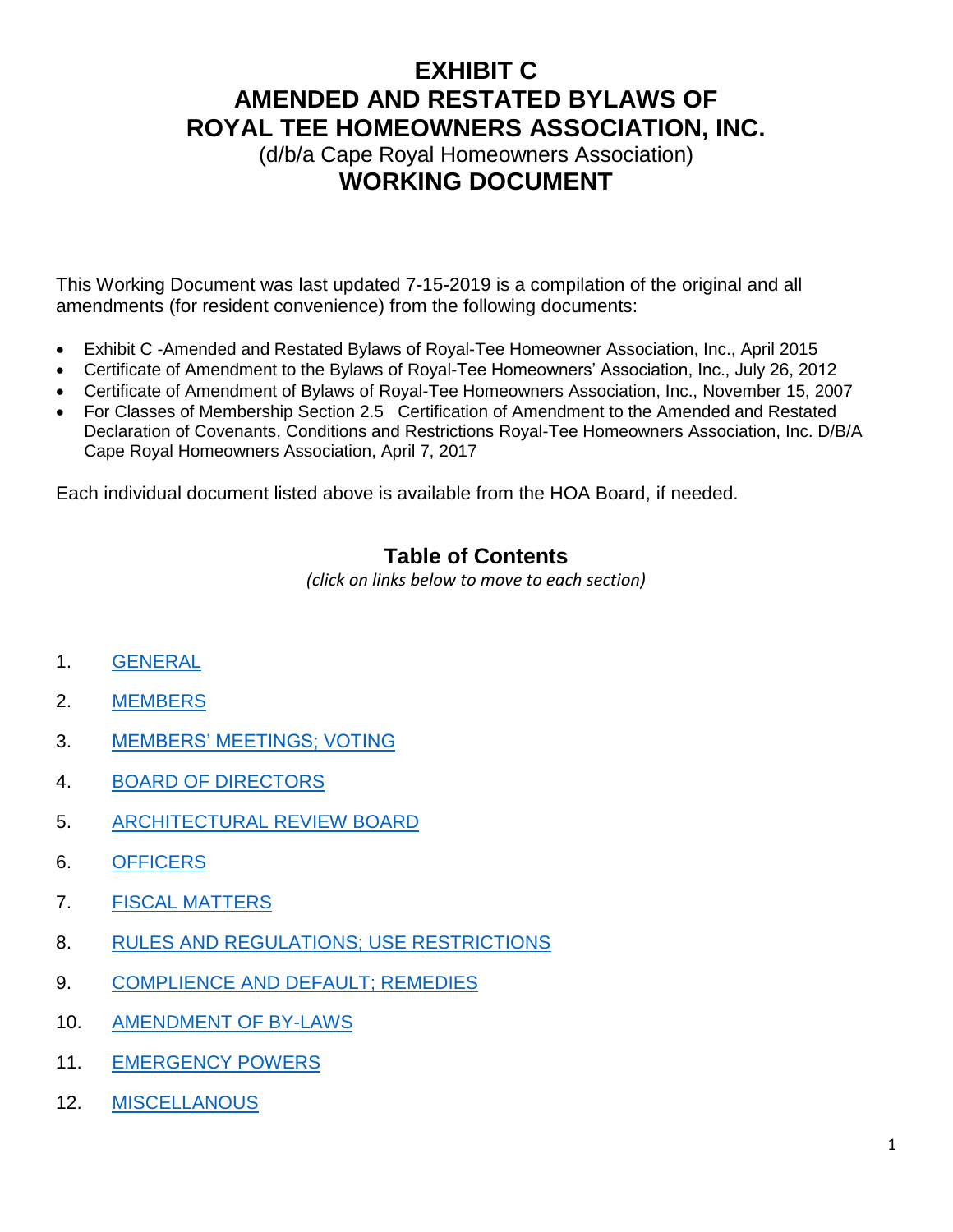(d/b/a Cape Royal Homeowners Association) **WORKING DOCUMENT**

### <span id="page-1-0"></span>1. GENERAL.

These are the Bylaws of Royal-Tee Homeowners Association, Inc. ("Association"), a corporation not for profit organized under the laws of Florida as a community association for the purpose of operating a residential neighborhood homeowners' association. All prior Bylaws, if any, are hereby revoked and superseded in their entirety. The defined terms used herein shall have the meanings as set forth in the Declaration of Covenants, Conditions and Restrictions for Royal-Tee Homeowners Association, Inc. ("Declaration") as originally recorded in the Public Records of Lee County, Florida, at OR Book 2176, Page 4645 et. seq., and as amended.

1.1 **Principal Office**. The principal office of the Association shall be at 1242 SW Pine Island Road, Suite 42-444, Cape Coral, FL 33991.

1.2 **Seal.** The seal of the Association shall be inscribed with the name of the Association, the year of its organization, and the words 11Florida11 and '1corporation not for profit". The seal may be used by causing it or a facsimile of it, to be impressed, affixed, reproduced or otherwise placed upon any document or writing of the corporation where a seal may be required.

### <span id="page-1-1"></span>2. MEMBERS.

The Members of the Association are the record Members of legal title to the Lots. In the case of a Lot subject to an agreement for deed, the purchaser in possession shall be deemed the Member of the Lot solely for purposes of determining use rights. Section 2.5 of these Bylaws sets forth the classes of membership.

2.1 **Change of Membership**. A change of Membership shall become effective after all the following events have occurred:

> 1. Recording in the Public Records of a Deed or other instrument evidencing legal title to the Lot in the Member.

2. Delivery to the Association of a copy of the recorded deed or other instrument evidencing title.

3. Designation, in writing, of an authorized person, which is required when title to a Lot is held in the name of a corporation or other entity which is not a natural person.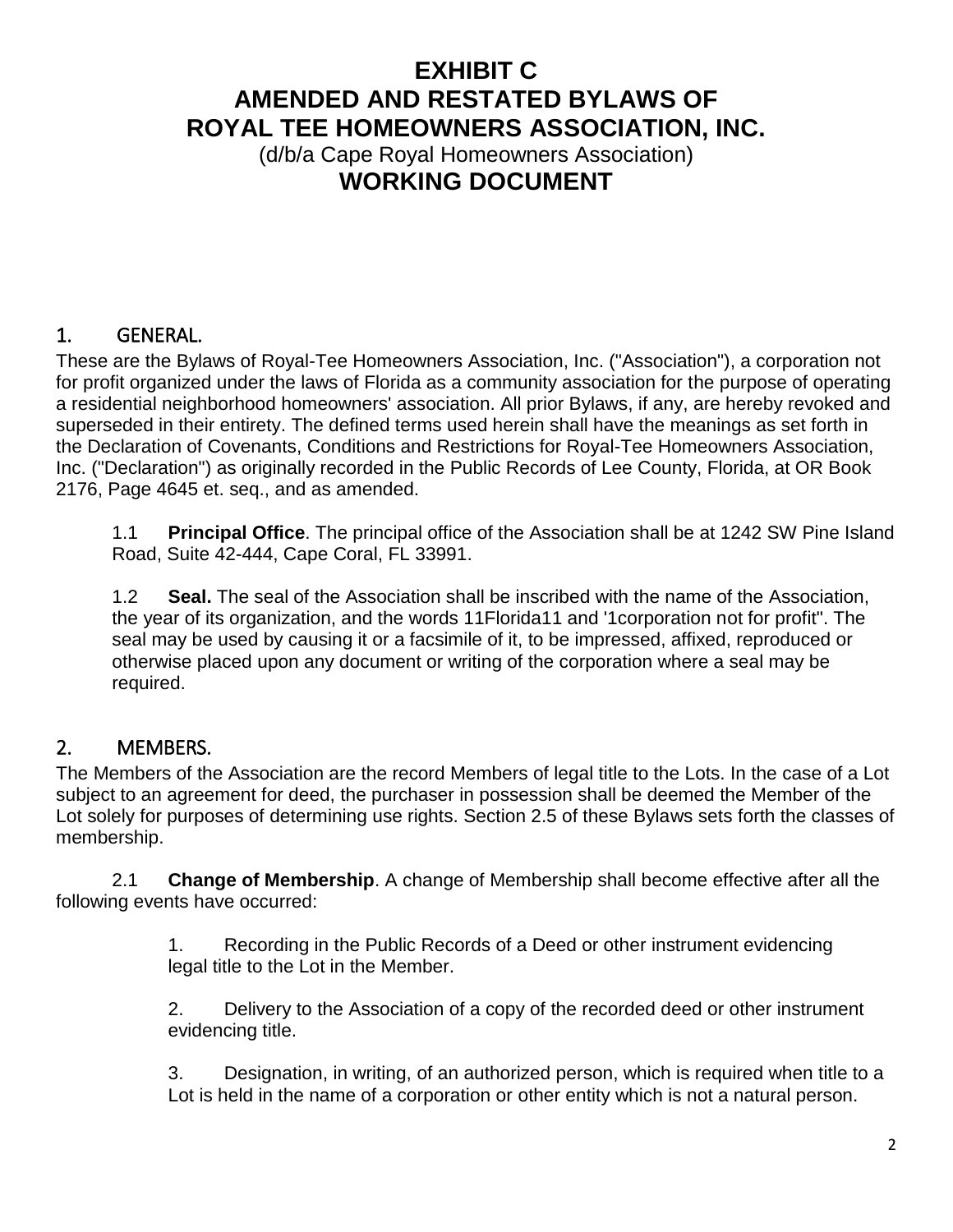(d/b/a Cape Royal Homeowners Association) **WORKING DOCUMENT**

2.2 **Voting Interests/Suspension of Voting Right**. The term "Voting Interests" means the total number of votes that may be cast by each class of membership. The voting interests are distributed as follows: The vote for such Lot shall be exercised as such Members may determine among themselves, but in no event shall more than one vote (1) be cast with respect to any Lot. The vote of a Lot is not divisible. The right to vote may be suspended by the Association's Board of Directors ("Board") for non-payment of Assessments, charges or fines owed to the Association that are delinquent in excess of ninety (90) days.

2.3 **Change of Membership**. A change of Membership in the Association shall be established by the new Member's Membership becoming effective as provided for in Section 2.1 above. At that time, the Membership of the prior Member shall be terminated automatically.

2.4 **Termination of Membership**. The termination of Membership in the Association does not relieve or release any former Member from liability or obligation incurred under, or in any way connected with, the Association during the period of his Membership, nor does it impair any rights or remedies the Association may have against any former Member or Member arising out of or in any way connected with such Ownership and Membership and the covenants and obligations incident thereto.

2.5 **Classes of Membership**. The Association shall have two classes of voting members as follows:

**Class A.** Class A members shall be all owners owning a Lot in the community and each member shall be entitled to one vote for each Lot owned. When more than one person holds an interest in any Lot, all such persons shall be members. The vote for such Lot shall be exercised as such members may determine among themselves, but in no event shall more than one vote be cast with respect to any Lot owned by Class A members.

**CLASS B:** The Class B members are the Owners, their successors and assigns, of Tract D located on the West Side of Royal Tee Boulevard as reflecting in PB73, PG3. The number of votes shall be determined by the Board of Directors.

2.6 **Primary Residents**. A Lot may be owned in a trust, or by a corporation, partnership or other entity which is not a natural person, if approved in the manner provided for other transfers of title. Lots owned in the name of a corporation, limited liability company, partnership or trust shall be treated as co-owned. Co-ownership of Lots is permitted. However, if the co-owners are other than husband and wife, the co-owners shall designate one (1) of the co-owners as the "primary resident." Both the initial approval and the continued approval of a trustee, corporation, or other entity as an owner, shall be conditioned upon designation of one (1) natural person to be the "primary resident", and the use of the Lot by other persons shall be as though the primary resident were the only actual owner. Those co-owner(s) whom have not been designated as the primary resident shall be treated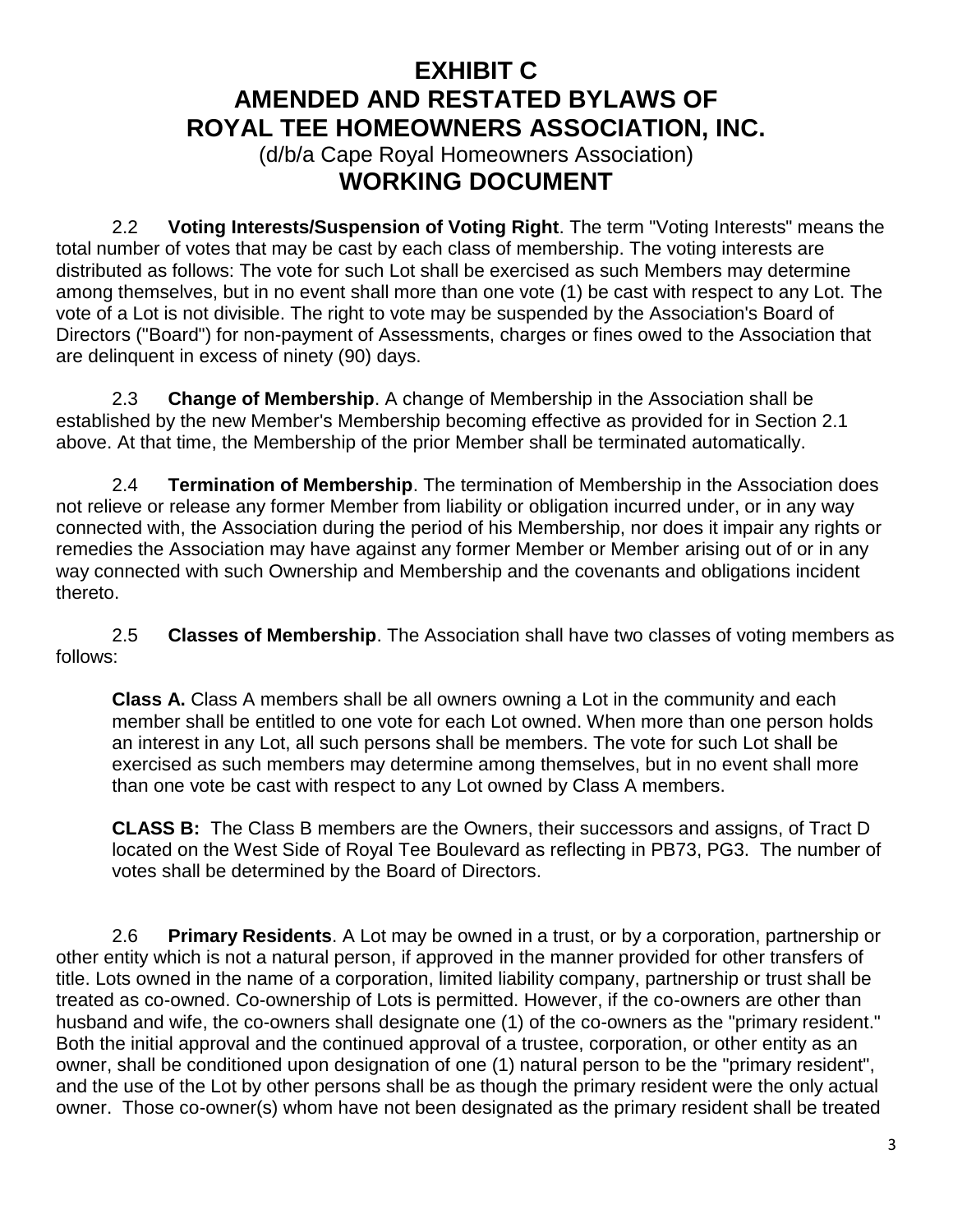(d/b/a Cape Royal Homeowners Association) **WORKING DOCUMENT**

as guests of the primary resident. Any change in the primary resident shall be treated as a transfer of ownership by sale or gift. No more than one (1) such change shall be approved in any twelve (12) month period. The intent of this provision is to allow flexibility in estate, financial or tax planning and not to create circumstances in which the Lot may be used as short-term accommodations for several families or individuals. For purposes of these Bylaws, "Primary Resident" means a natural person designated for occupancy of a Unit when title to the Unit is held in the name of two or more persons who are not husband and wife, or by a trustee or a corporation or other entity which is not a natural person.

#### <span id="page-3-0"></span>**3.** MEMBERS' MEETINGS; VOTING.

3.1 **Annual Meeting.** There shall be an annual meeting of the Members in each calendar year. The annual meeting shall be held in Lee County, Florida, each year in the first calendar quarter at a date, time and place designated by the Board, for the purpose of electing Directors and transacting any other business duly authorized to be transacted by the Members.

3.2 **Special Members' Meetings**, Special Members' meetings must be held whenever called by the President or by a majority of the Directors and may also be called by Members having at least fifteen percent (15%) of the Voting Interests. The business at any special meeting shall be limited to the items specified in the notice of meeting.

3.3 **Notice Meetings; Waiver of Notice**. Notices of all Members' meetings must state the date, time and place of the meeting. Notice of special meetings must include a description of the purpose or purposes for which the meeting is called. The notice must be mailed to each Member at that Member's address as it appears on the books of the Association or may be furnished by personal delivery. The Members are responsible for providing the Association with any change of address. The meeting notice must be mailed or delivered at least fourteen (14) days prior to the date of the meeting. If Ownership of a Lot is transferred after notice has been mailed, no separate notice to the new Member is required. Notice may also be served via electronic transmission to any Member who consents, in writing, to receiving meeting minutes, proxies, meeting agenda and the like via electronic mail. Consent by a Member to receive notice by electronic mail may be revoked by the Member at any time. Such consent shall be deemed revoked if the Association is unable to deliver via electronic transmission on two (2) consecutive occasions. The inadvertent failure to treat such inability as a revocation, however, does not invalidate any meeting or other action. Notices will be sent via electronic mail at least fourteen (14) days in advance. Attendance at any meeting by a Member constitutes waiver of notice by that Member, unless the Member objects to the lack of notice at the beginning of the meeting. A Member may also waive notice of any meeting at any time by written consent.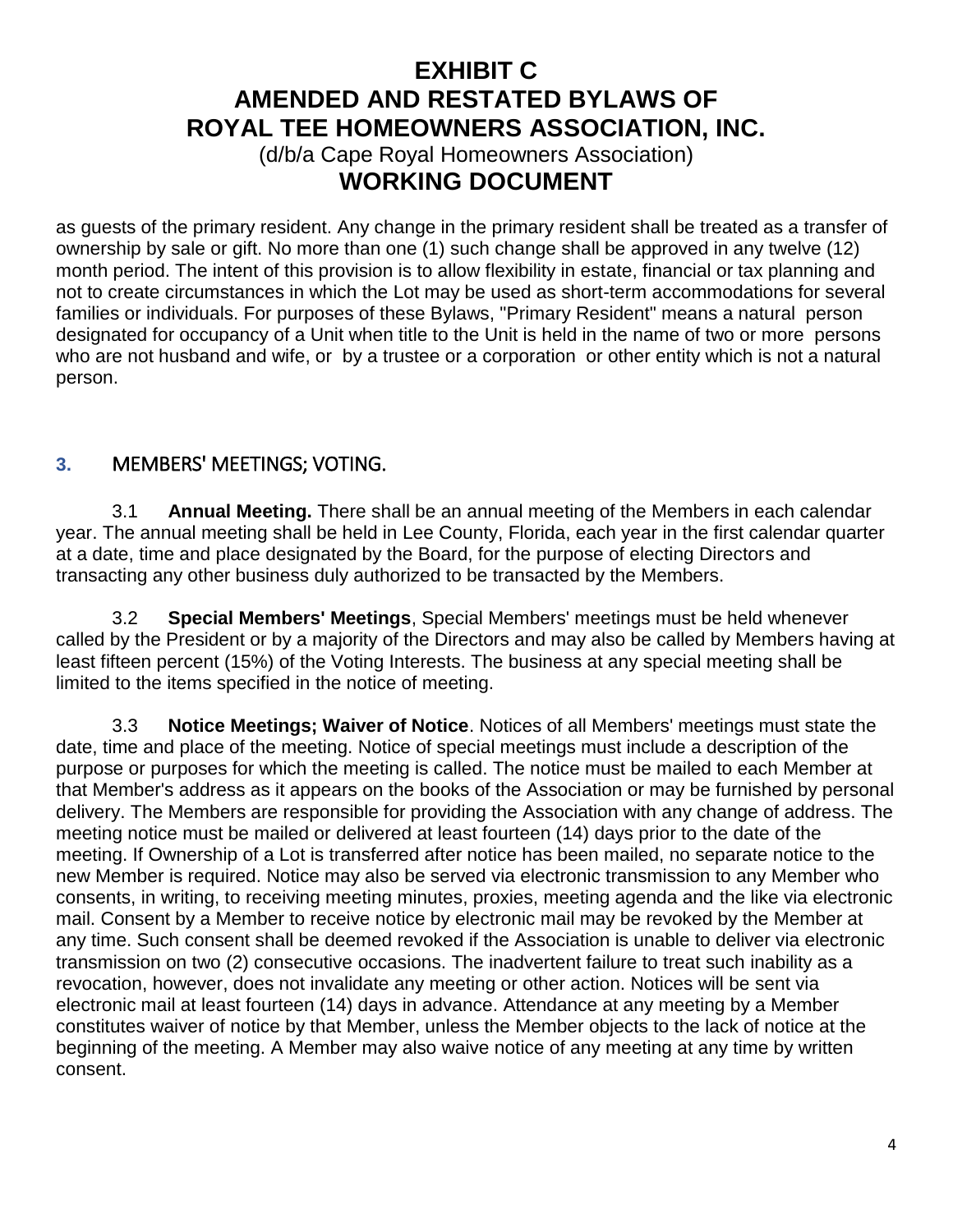(d/b/a Cape Royal Homeowners Association) **WORKING DOCUMENT**

3.4 **Quorum.** The presence at the meeting of Members entitled to cast, or of proxies entitled to cast, thirty percent (30%) of the designated Voting Interests shall constitute a quorum for any action, except as otherwise provided in the Declaration, the Articles of Incorporation or these Bylaws (collectively the "Governing Documents").

3.5 **Membership Approval**. The acts approved by a majority of the Voting Interests in person or by proxy, cast by the Members at a meeting of the Members at which a quorum has been attained shall be binding upon all Lots for all purposes, except where a different number of votes is expressly required by law or by any provision of the Governing Documents,

3.6 **Proxy Voting**. Members may cast their votes at a meeting in person or by proxy.

A proxy shall be valid only for the specific meeting for which originally given and any lawful adjournment of that meeting, No proxy shall be valid for a period longer than ninety (90) days after the date of the first meeting for which it was given. Every proxy shall be revocable at the pleasure of the person executing it. To be valid, a proxy must be in writing, dated, signed by the person authorized to cast the vote for the residential Lot specify the date, time and place of the meeting for which it is given, and the original must be delivered to the Secretary by the appointed time of the meeting or adjournment thereof. No proxy shall be valid if it names more than one (1) person as the holder of the proxy, but the holder shall have the right, if the proxy so provides, to substitute another person to hold the proxy. Holders of proxies must be Members of the Association.

3.7 **Adjourned Meetings**. Any duly called meeting of the Members may be adjourned to be reconvened at a later time by vote of the majority of the Voting Interests present, regardless of whether a quorum has been attained. When a meeting is so adjourned it shall not be necessary to give further notice of the time and place of its continuance if such are announced at the meeting being adjourned. Any business which might have been conducted at the meeting as originally scheduled may instead be conducted when the meeting is reconvened, but only if a quorum is present.

3.8 **Order of Business**. The order of business at Members' meetings shall be substantially as follows:

- 1. Call of the roll or determination of quorum
- 2. Reading or disposal of minutes of last Members' meeting
- 3. Reports of Officers
- 4. Reports of Committees
- 5. Election of Officers (annual meeting only)
- 6. Unfinished Business
- 7. New Business
- 8. Adjournment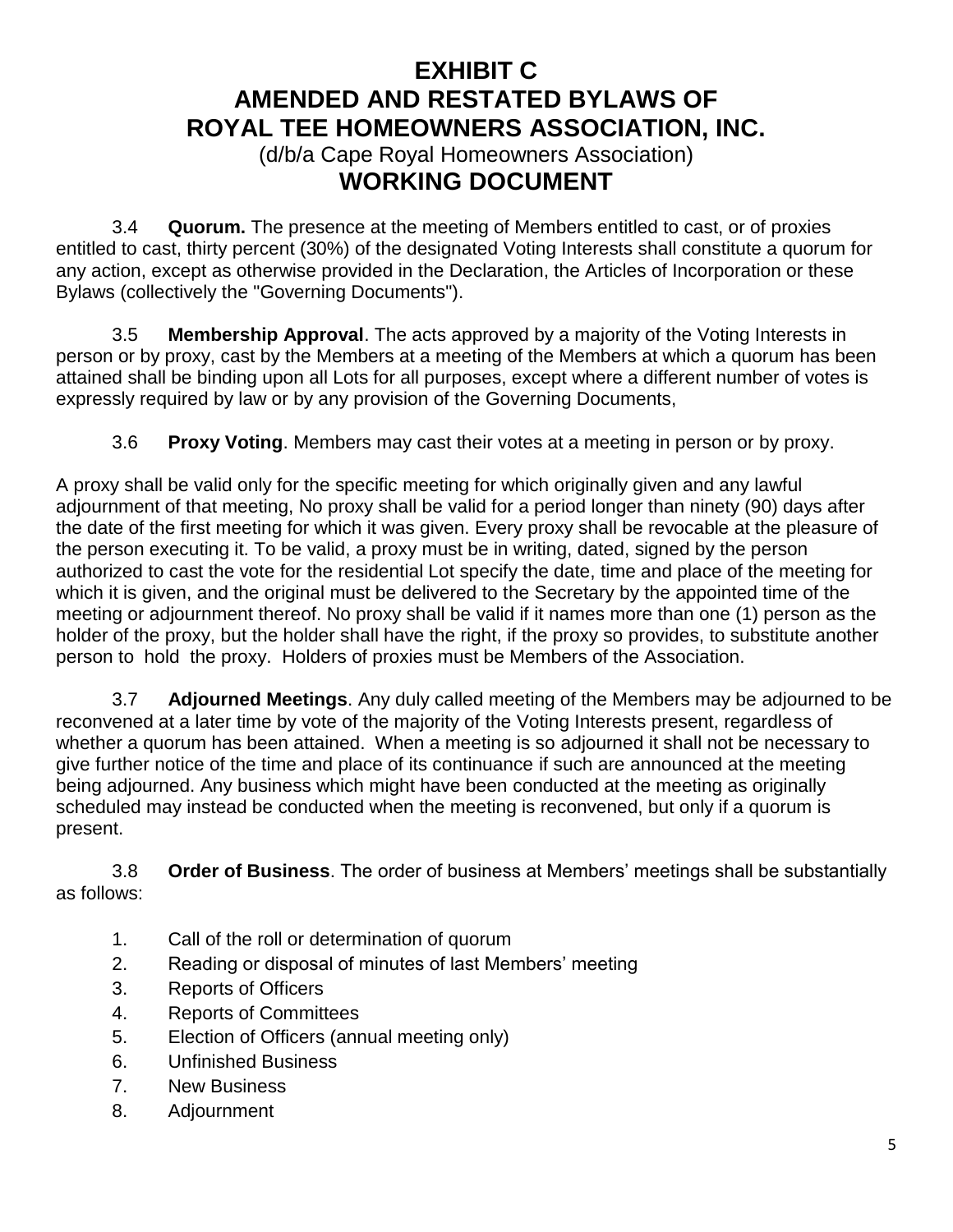(d/b/a Cape Royal Homeowners Association) **WORKING DOCUMENT**

3.9 **Minutes.** Minutes of all meetings of the Members and of the Board shall be kept in a businesslike manner, available for inspection by Members, or their authorized representative(s), at all reasonable times. Minutes mush be reduced to written form within thirty (30) days after the meeting.

3.10 **Parliamentary Rules**. Robe1is' Rules of Order (last edition) shall guide the conduct of the Association meetings when not in conflict with the law, with the Declaration, or with the Articles or Bylaws. The presiding officer may appoint a Parliamentarian whose decision on questions of parliamentary procedure shall be final. Any question or point of order not raised at the meeting to which it relates shall be deemed waived.

3.11 **Action by Members Without Meeting.** Any action required or permitted to be taken at a meeting of the Members may be taken without a meeting or written consents, setting forth the action to be taken, are signed by the Members having not less than a minimum number of votes that would be necessary to take such action at a meeting, or sixty percent (60%) of the total votes of the entire Membership, whichever is greater, Upon receiving the requisite number of written consents, the Board may take the authorized action upon adopting a resolution to that effect. Within ten (10) days after adopting the resolution, the Board shall send written notice of the action taken to all Members who have not consented in writing, Nothing in this paragraph shall be construed in derogation of Members' rights to call a special meeting of the Membership, as elsewhere provided in these Bylaws. The written consents used to authorize an action without a meeting shall become a part of the Association's records.

3.12 **Approval or Disapproval of Matters.** Whenever the decision of a Member is required on any matter, whether or not the subject of an Association meeting, such decision shall be expressed by the same person who would cast the vote of such Lot at an Association meeting unless the joinder of record Members is specifically required.

#### <span id="page-5-0"></span>4. BOARD OF DIRECTORS.

The administration of the affairs of the Association shall be by the Board. All powers and duties granted to the Association by law, as modified and explained in the Declaration, Articles and Bylaws, shall be exercised by the Board, subject to approval or consent of the residential Members only when such is specifically required.

4.1 **Number and Terms of Office**. The number of Directors which constitutes the whole Board is currently seven (7) Directors. The terms of the Directors shall be staggered terms with the two (2) Directors receiving the highest number of votes to serve a three (3) year term. The next two (2) Directors receiving the next highest number of votes shall serve two (2) year terms. The Director receiving the least number of votes shall serve a one (1) year term. The staggered terms shall take effect at the Association's annual meeting in February 2009. Thereafter, all Director terms shall be for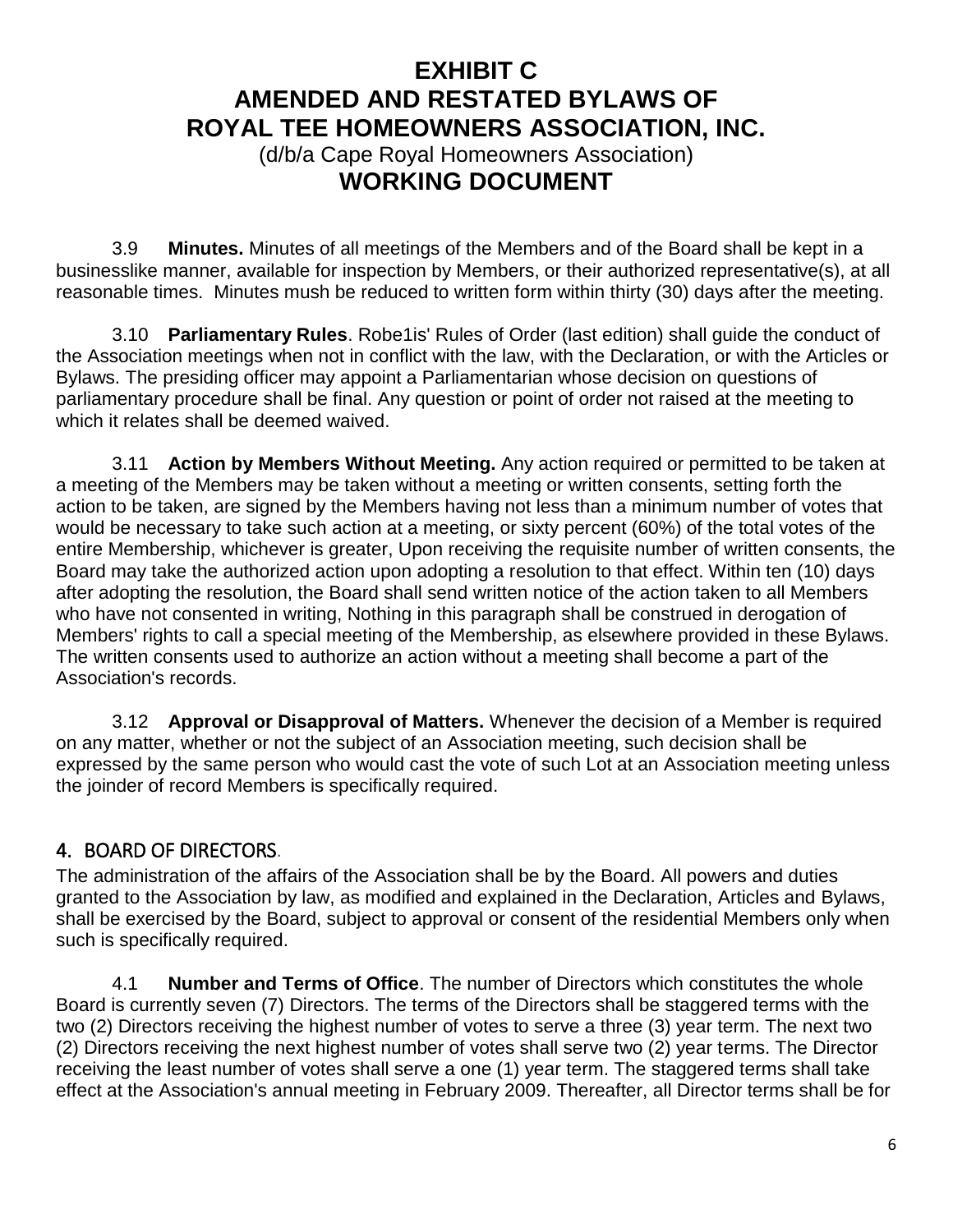(d/b/a Cape Royal Homeowners Association) **WORKING DOCUMENT**

a three (3) year period, A Director's term will end at the annual election at which his successor is to be duly elected, unless he sooner resigns or is recalled as provided herein.

4.2 **Qualifications.** Each Director must be a Member or Primary Resident or the spouse of a Member or Primary Resident, In the case of a Lot owned by a corporation, any officer is eligible for election to the Board, If a Lot is owned by a partnership, any partner is eligible to be a Director, If a Lot is held in trust, the trustee, granter or settler of the trust, or any one of the beneficial Members residing in the Lot is eligible to be elected to the Board.

4.3.1 **Nominations and Elections**. At each Annual Meeting the Members shall elect as many Directors as there are regular terms of Directors expiring. Any member may stand for election or nominate himself or herself from the floor at the annual meeting. The board has the authority to adopt election procedures and any member who wants his or her name to appear on the written ballot mailed to members with annual meeting notice must submit his or her notice of intent to run for election to the board at least 45 days before the scheduled annual meeting.

4.3.2 Directors shall be elected by a plurality of the votes cast at the annual meeting. In the election of Directors, there shall be appurtenant to each Lot as many votes for Directors as there are Directors to be elected. No Member may cast more than one vote for any person nominated as a Director, it being the intent hereof that voting for Directors shall be noncumulative. The candidates receiving the highest number of votes shall be declared elected, except that a run-off shall be held at the annual meeting to break a tie vote.

4.3.3 The members of the board shall be elected by secret ballot, which may be by written ballot or electronic voting machine. Proxies may not be used in electing the board in general elections or elections to fill vacancies caused by recall, resignation, or otherwise, unless otherwise provided by law.

4.4 **Resignation; Vacancies on the Board.** Any Director may resign at any time by giving written notice to the Association, and unless otherwise specified therein, the resignation shall become effective upon receipt. Should the seat of any Director become vacant during the term of a Director's service due to death, resignation, or otherwise except recall, the remaining Members of the Board shall fill the vacancy by appointment. The appointed Director shall fill the vacancy for the remainder of the unexpired term. The remaining Board Members shall fill the vacancy with any person that is otherwise eligible. A recall of a director(s) shall be accomplished by a majority vote, either by written petition or at a meeting, of the entire Voting Interests (one Voting Interest per each Lot).

4.5 **Recalled Directors.** If a Director who is removed does not relinquish his office or turn over records as required, the circuit court in the county where the Association has its principal office may summarily order the Director to relinquish his office and turn over corporate records upon application of any Member. In any such action, the prevailing party shall be entitled to recover its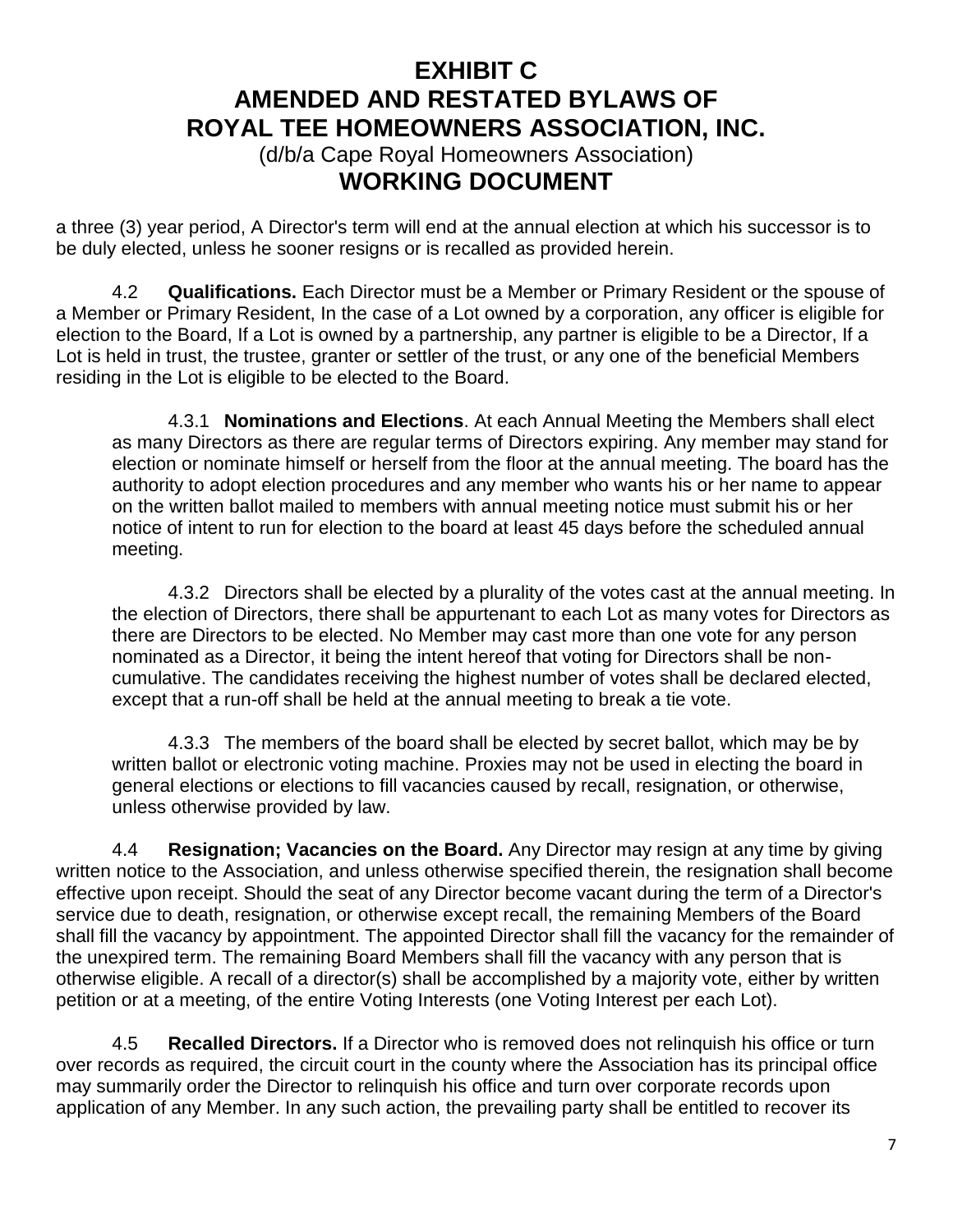(d/b/a Cape Royal Homeowners Association) **WORKING DOCUMENT**

attorney fees and costs, No Director that has been recalled shall be eligible to serve on the Board again until the next election following the expiration of the recalled Board Member's expired term,

4.6 **Removal of Directors**. Any or all Directors may be removed with or without cause by a majority of the Voting Interests, either by a written petition or at any meeting called for that purpose. If a meeting is held or a petition is filed for the removal of more than one Director, the question shall be determined separately as to each Director sought to be removed. If a special meeting is called by ten percent (10%) of the Voting Interests for the purpose of recall, the notice of the meeting must be accompanied by a dated copy of the signature list, stating the purpose of the signatures. The meeting must be held not less than fourteen (14) days nor more than sixty (60) days from the date that notice of this meeting is given.

4.7 **Organizational Meeting.** The organizational meeting of a new Board shall be held within ten (10) days after the election of new Directors, at such place and time as may be fixed and announced by the Directors at the annual meeting at which they were elected.

4.8 **Regular Meetings.** Meetings of the Board may be held at such time and place in Lee County, Florida, as shall be determined from time to time by the President or by a majority of the Directors. Notice of meetings shall be given to each Director, personally or by mail, e- mail, telephone or telegram at least forty-eight (48) hours. Except that at any meeting at which the Board will consider a special Assessment or a rule that regulates Lot use, the notice period shall be at least fourteen (14) days.

4.9 **Special Meetings**. Special meetings of the Board may be called by the President and must be called by the Secretary at the written request of one-third of the Directors. Not less than fortyeight (48) hours' notice of a special meeting shall be given to each Director, personally, by e-mail or by mail, telephone or telegram, which notice shall state the time, place and purpose of the meeting.

4.10 **Notice to Members**. Meetings of the Board shall be open to Members except for meetings between the Board and its attorney with respect to proposed or pending litigation where the discussion would otherwise be governed by the attorney-client privilege, and notices of all Board meetings, together with an agenda, shall be posted conspicuously in the Community at least fortyeight (48) continuous hours in advance of each Board meeting, except in an emergency. Notice of any Board meeting at which Assessments are to be considered for any reason shall specifically contain a statement that Assessments will be considered and the nature of the Assessments. The location of official notices shall be established by the Board and announced at each annual meeting.

4.11 **Waiver of Notice**. Any Director may waive notice of a meeting before or after the meeting, and such waiver is deemed equivalent to the giving of notice. If all Directors are present at a meeting, no notice to Directors shall be required.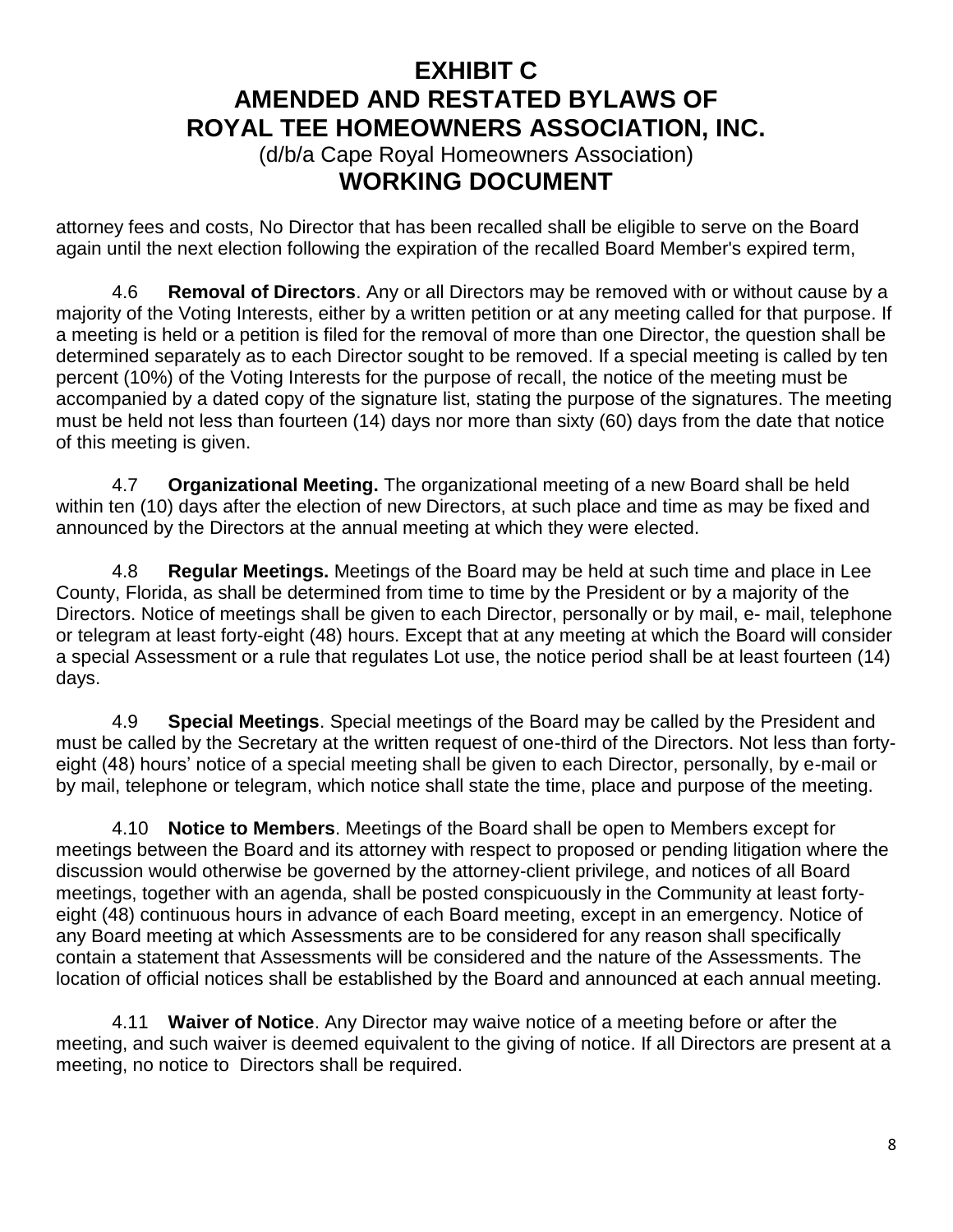(d/b/a Cape Royal Homeowners Association) **WORKING DOCUMENT**

4.12 **Quorum of Directors.** A quorum at a Board meeting shall be attained by the presence of a majority of all Directors. Directors may participate in any meeting of the Board, or meeting of an executive or other committee, by means of a conference telephone call or similar communicative arrangement whereby all persons present can hear and speak to all other persons. Participation by such means shall be deemed equivalent to presence in person at a meeting.

4.13 **Vote Required**. The acts approved by a majority of those Directors present and voting at a meeting at which a quorum has been attained shall constitute the acts of the Board, except when approval by a greater number of Directors is required by the Governing Documents or by applicable statutes. A Director who is present at a meeting of the Board is deemed to have voted in favor of every action taken, unless he voted against such action or abstained from voting because of an asserted conflict of interest. The vote or abstention of each Director present on each issue voted upon shall be recorded in the minutes of each meeting. Directors may not vote by proxy or secret ballot at Board meetings, except that secret ballots may be used in the election or removal of officers.

4.14 **Adjourned Meetings.** A majority of the Directors present at any meeting of the Board, regardless of whether a quorum exists, may adjourn the meeting to be reconvened at a specified later time. When the meeting is reconvened, provided a quorum is present, any business that might have been transacted at the originally called meeting may be transacted without further notice.

4.15 **The Presiding Officer**. The President of the Association, or in his/her absence, the Vice-President, is the presiding officer at all meetings of the Board. If neither officer is present, the presiding officer shall be selected by majority vote of the Directors present.

4.16 **Directors' Fees and Reimbursement of Expenses**. Neither Directors nor officers shall receive compensation for their services as such unless two-thirds (2/3) of the Voting Interests first consent. Directors and officers may be reimbursed for all actual and proper out-of-pocket expenses related to the proper discharge of their respective duties.

4.17 **Committees.** The Board may appoint committees, as the Board deems necessary for the efficient and effective operation of the Association. All such committees shall have the powers and duties assigned to them in the Bylaws and in the resolution creating the committee.

4.18 **Interested Director Transactions**. As to any contract or other transaction between an Association and one or more of the Directors or between the Association and any other corporation, firm, association, or entity in which one or more of the Directors are directors or officers or are financially interested:

(a) the Association shall comply with the requirements of Section 617.0832, Florida Statutes;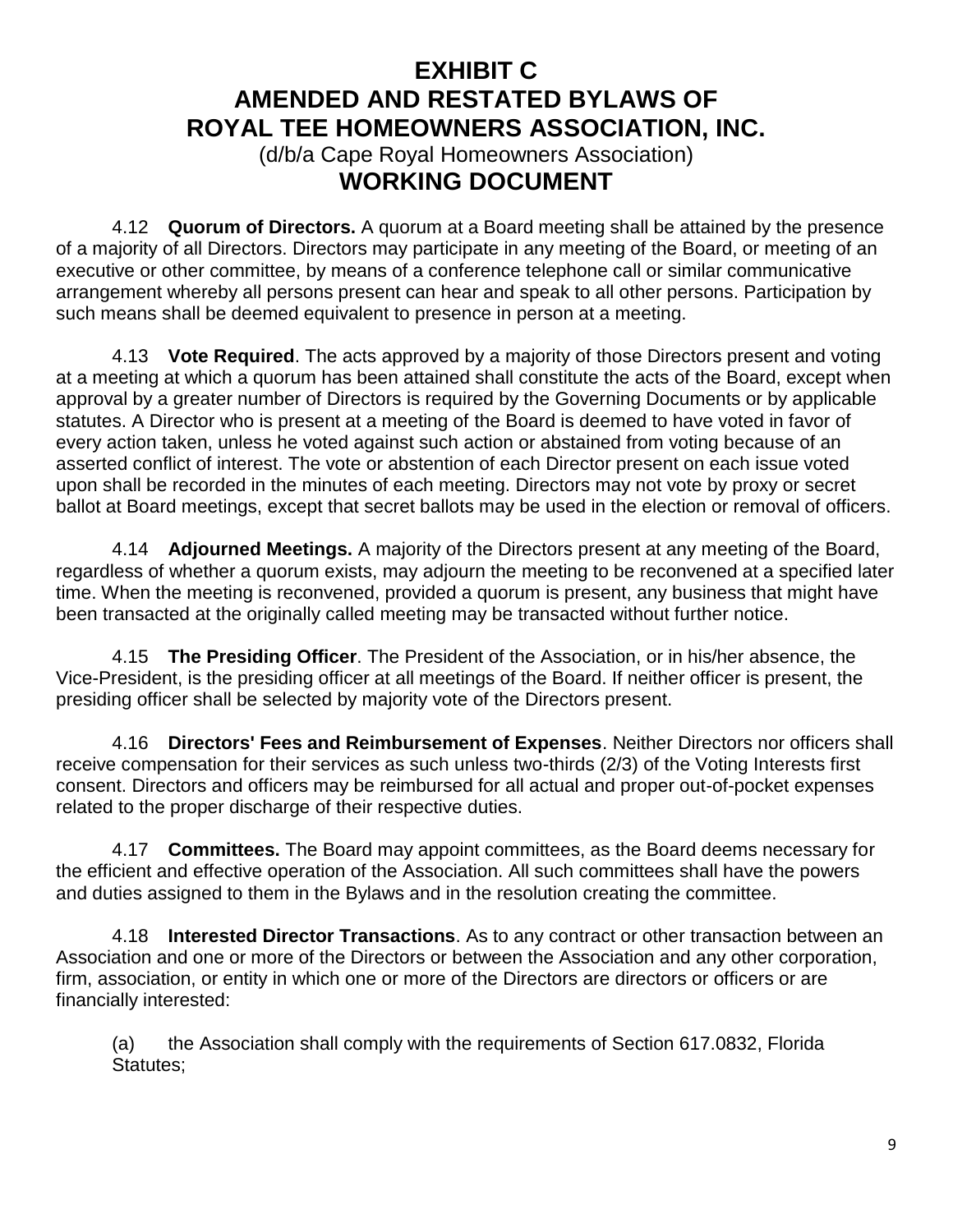(d/b/a Cape Royal Homeowners Association) **WORKING DOCUMENT**

(b) the disclosures required by s. 617.0832 shall be entered into the written minutes of the meeting;

(c) approval of the contract or other transaction shall require an affirmative vote of twothirds of the directors' present; and

(d) at the next regular or special meeting of the members, the existence of the contract or other transaction shall be disclosed to the members.

Upon motion of any member, the contract or transaction shall be brought up for a vote and may be canceled by a majority vote of the members present. Should the members cancel the contract, the Association shall only be liable for the reasonable value of goods and services provided up to the time of cancellation and shall not be liable for any termination fee, liquidated damages, or other form of penalty for such cancellation.

#### 4.19 **Standards for Directors.**

(1) A director shall discharge his or her duties as a director, including his or her duties as a member of a committee:

(a) In good faith;

(b) With the care an ordinarily prudent person in a like position would exercise under similar circumstances; and

(c) In a manner he or she reasonably believes to be in the best interests of the corporation.

(2) In discharging his or her duties, a director may rely on information, opinions, reports, or statements, including financial statements and other financial data, if prepared or presented by:

(a) One or more officers or employees of the corporation whom the director reasonably believes to be reliable and competent in the matters presented;

(b) Legal counsel, public accountants, or other persons as to matters the director reasonably believes are within the persons' professional or expert competence; or

(c) A committee of the board of directors of which he or she is not a member if the director reasonably believes the committee merits confidence.

(3) A director is not acting in good faith if he or she has knowledge concerning the matter in question that makes reliance otherwise permitted by subsection (2) unwarranted.

(4) A director is not liable for any action taken as a director, or any failure to take any action, if he or she performed the duties of his or her office in compliance with this section.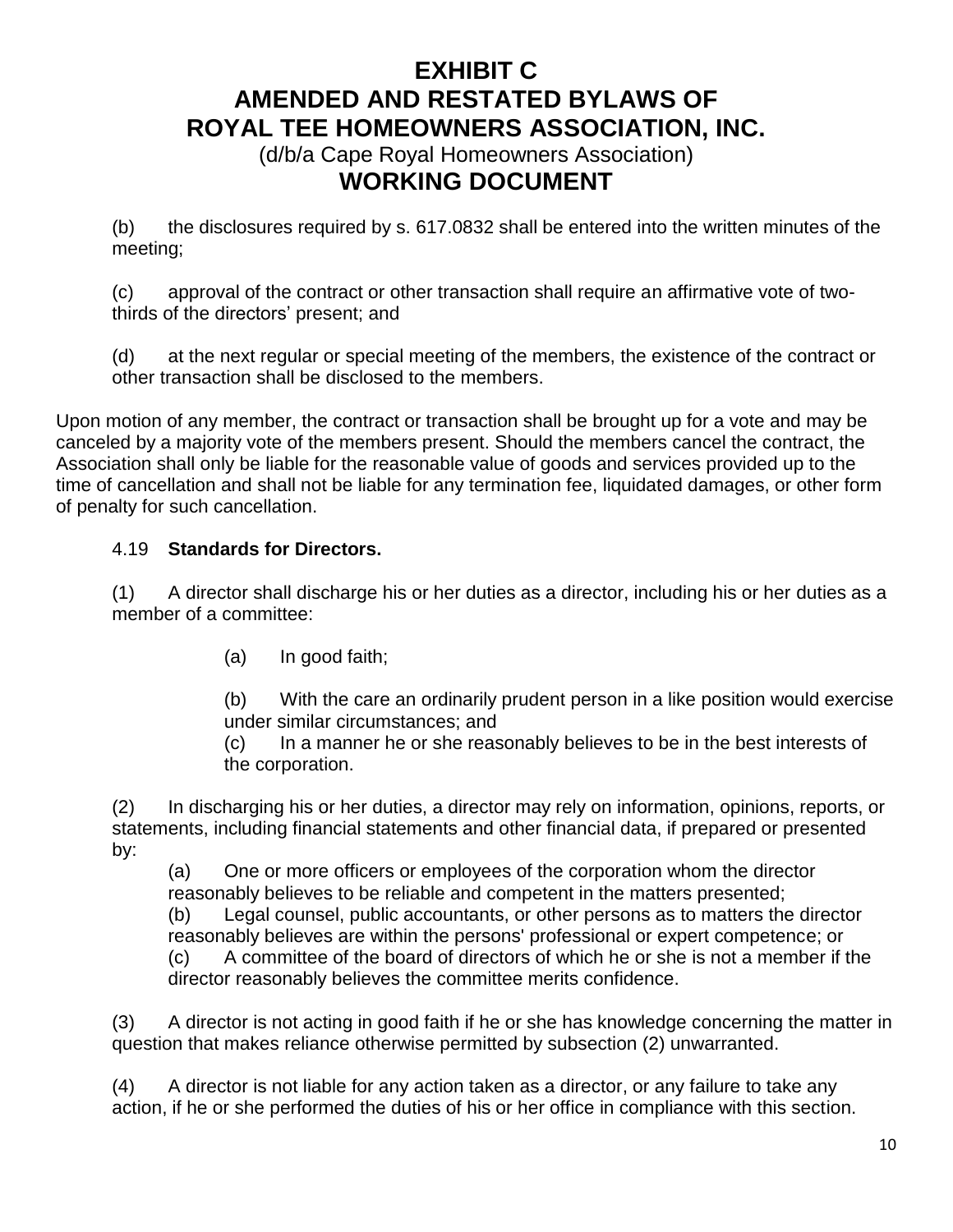(d/b/a Cape Royal Homeowners Association) **WORKING DOCUMENT**

### <span id="page-10-0"></span>5. ARCHITECURAL REVIEW BOARD.

The Architectural Review Board ("ARB") provided for in Section 10.10 of the Declaration shall be selected, and conduct its affairs as provided for in this Section 5.

5.1 **Members; Qualification**. The ARB shall consist of five (5) persons who must be members or a spouse of a member of the Association and, as otherwise provided for in Section 10.10, no member of the ARB shall be a Director. Whenever possible and practical, one of the committee members should be an architect, general contractor or other person with professional expertise in building, landscaping or architectural design.

5.2 **Selection; Terms**. The members of the ARB shall be appointed by the Association's President to serve terms of one (1) year beginning on or immediately after the date of the Association's annual meeting. If a mid-term vacancy occurs for any reason, the Association's President shall appoint a successor to fill the unexpired term.

5.3 **Compensation**. If approved by the Board, any or all members of the ARB may be compensated for their services.

5.4 **Meetings.** The ARB shall meet at least one (1) time during each quarter, which may be by teleconference, and otherwise at the call of the ARB's Chairman, as necessary, to carry out its duties and functions, The ARB shall meet with the same formalities and notice requirements as is required for Board meetings, unless otherwise permitted by law. Written notice of meetings shall be provided to each Member at least fourteen (14) days in advance, and any Member wishing to appear before the ARB, may do so. Special meetings may be called as needed by the ARB's Chairman.

5.5 **Procedures; Voting**. A majority of the ARB members present, in person, at any duly called meeting shall constitute a quorum. All questions shall be decided by a majority of the entire committee. Where a question involves proposed changes to a Lot owned by an ARB member, that ARB member shall be disqualified from participation in the proceedings, and his place shall be taken by the then Association President. If a proposed change is not approved, the reasons for disapproval shall be stated in writing. Minutes of all ARB meetings shall be kept in a business-like manner and shall be available at reasonable times for inspection or photocopying by any Association Member, Copies of the plans and specifications for all approved changes and construction shall be kept for at least five (5) years

#### <span id="page-10-1"></span>6. OFFICERS.

6.1 **Officers and Elections.** The executive officers of the Association shall be a President, a Vice-President, a Treasurer and a Secretary, all of whom must be Directors and shall be elected by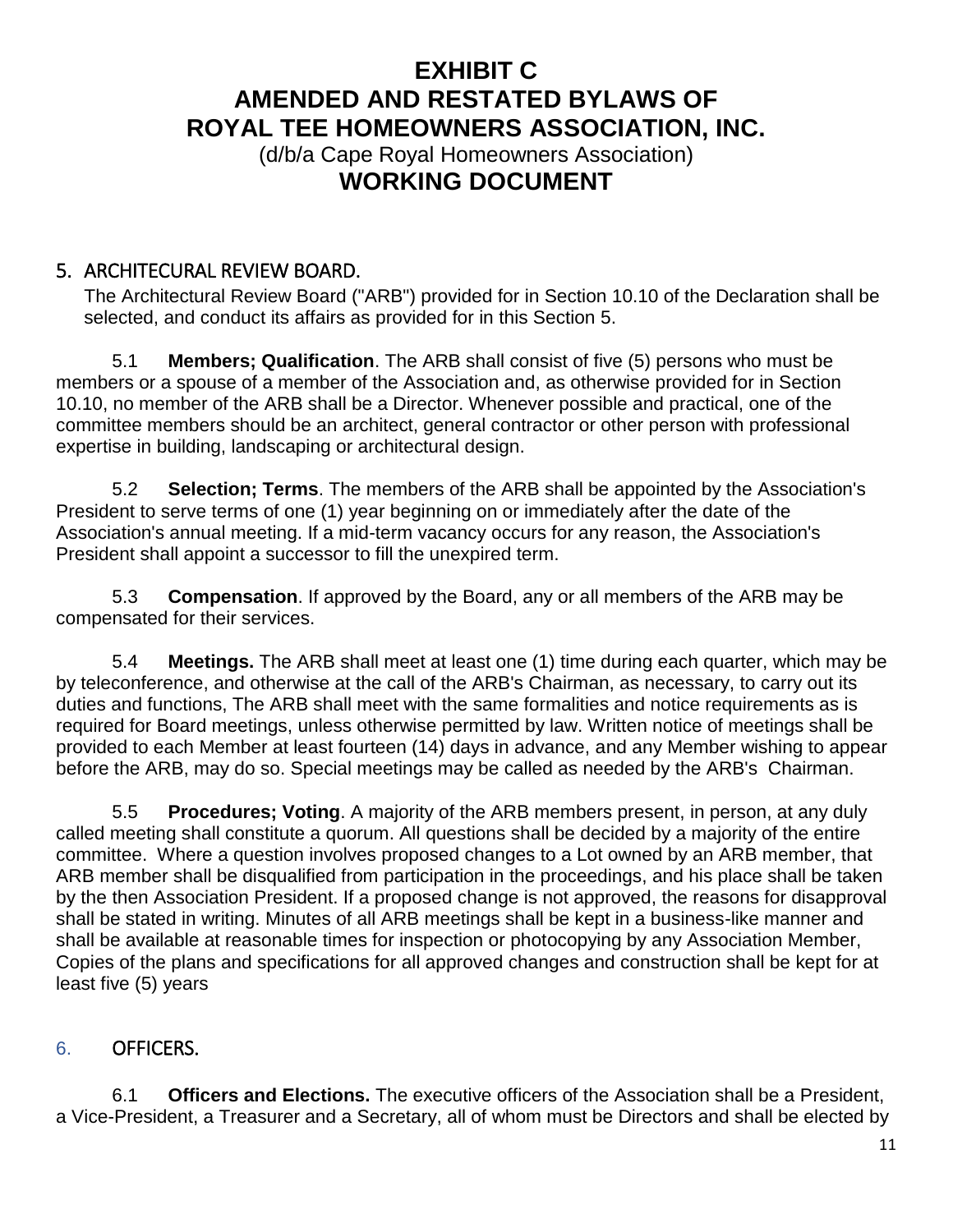(d/b/a Cape Royal Homeowners Association) **WORKING DOCUMENT**

a majority vote of the Board. The term for each officer shall be one (1) year. Any officer may be removed, with or without cause, at any meeting by vote of a majority of the Directors. Any officer so removed shall return all books, records and property of the Association to the Association within seventy-two (72) hours. Any person, except the President, may hold two (2) or more offices, The Board may, from time to time, appoint such other officers, and designate their powers and duties, as the Board shall find to be required to manage the affairs of the Association. If the Board so determines, there may be more than one (1) Vice-President.

6.2 **President.** The President shall be the chief executive officer of the Association; shall preside at all meetings of the Members and Directors; shall be an ex-officio Member of all committees; shall oversee management of the business of the Association; and, shall see that all orders and resolutions of the Board are carried into effect. The President shall execute bonds, mortgages and other contracts and documents requiring the seal of the Association, except where such are permitted by law to be otherwise signed and executed, and the power to execute is delegated by the Board to some other officer or agent of the Association.

6.3 **Vice-President**. The Vice-President shall, in the absence or disability of the President, perform the duties and exercise the powers of the President; and they shall perform such other duties as the Board shall assign.

6.4 **Secretary**. The Secretary shall attend meetings of the Board and all meetings of the Members and shall cause all votes and the minutes of all proceedings to be recorded and kept in accordance with acceptable practices and shall perform like duties for standing committees when required. The Secretary shall give, or cause to be given, proper notice of all meetings of the Members, and of the Board, and shall perform such other duties as may be prescribed by the Board or the President, The Secretary shall keep in safe custody the seal of the Association and, when authorized by the Board, affix the same to any instrument requiring it. The Secretary shall be responsible for the proper recording of all duly adopted amendments to the Governing Documents. Any of the foregoing duties may be performed by an Assistant Secretary, if one has been designated.

6.5 **Treasurer.** The Treasurer shall have the custody of Association funds and securities and be responsible for the keeping of full and accurate accounts of receipts and disbursements in books belonging to the Association. The Treasurer is responsible for the deposit of all monies and other valuable effects in the name and to the credit of the Association in such depositories as are selected by the Board. The Treasurer shall oversee the disbursement of Association funds, keeping proper vouchers for such disbursements, and shall render to the President and Directors, at meetings of the Board, or whenever they may require it, a full accounting of all transactions and of the Association's financial condition. The Treasurer shall prepare an annual budget of estimated revenues and expenses to present to the Board for approval. Any of the foregoing duties may be performed by an Assistant Treasurer, if one is elected.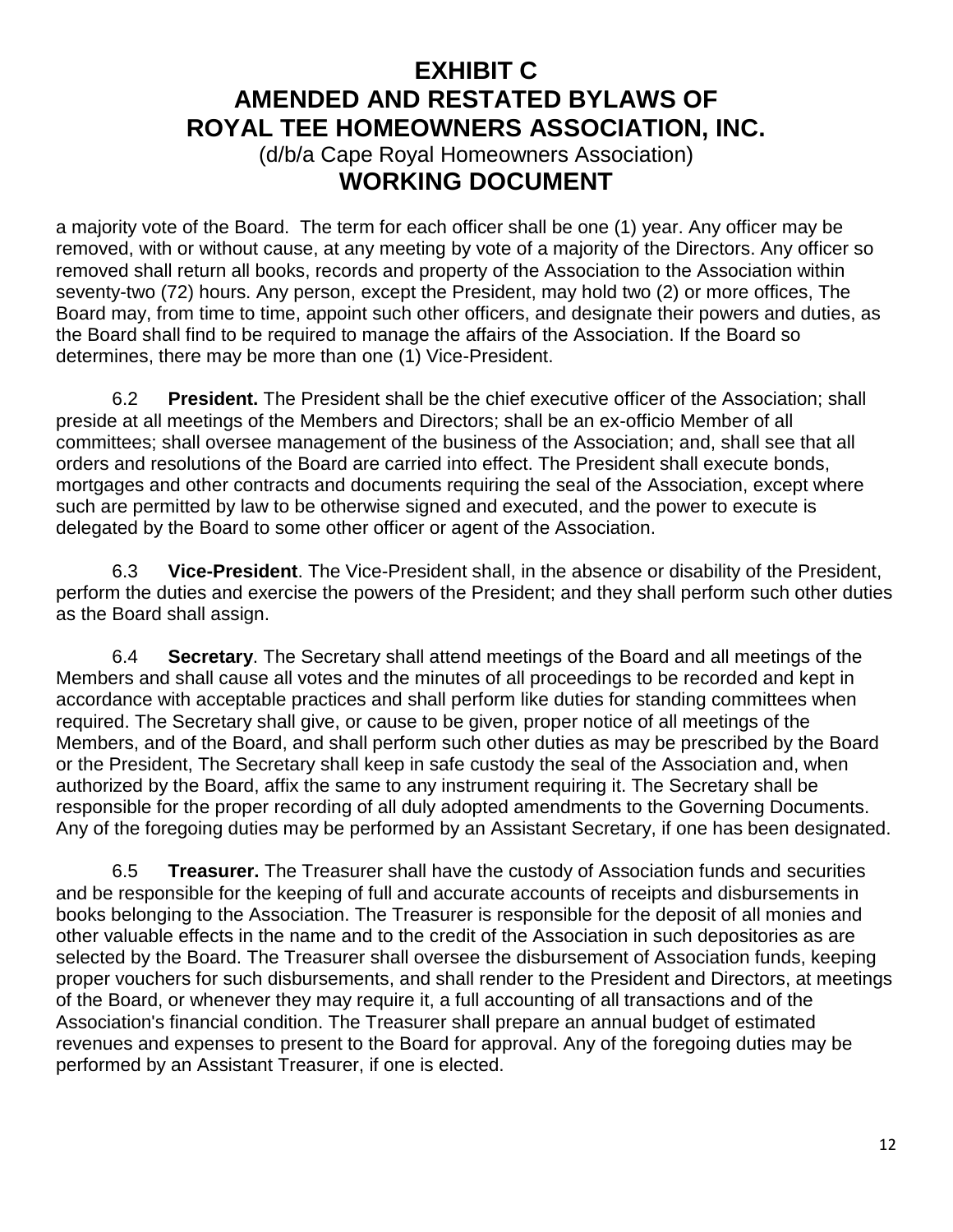(d/b/a Cape Royal Homeowners Association) **WORKING DOCUMENT**

6.6 **Compensation of Officers**. No compensation shall be paid to any officer for services as an officer of the Association, This provision does not preclude the Board from employing officers as employees of the Association,

6.7 **Professional Management.** The Association has the power through its Board to contract with a licensed professional property management company. Pursuant to a written contract between the Association and such professional property management company, it is expressly understood that each officer may delegate certain duties to be handled by such property management company, but that such officer will continue to possess oversight authority and accountability.

### <span id="page-12-0"></span>7. FISCAL MATTERS.

The provisions for the Association's fiscal management set forth in the Declaration shall be supplemented by the following provisions:

7.1 **Depository**. The Association shall maintain its funds in such federally insured accounts at financial institutions in the State of Florida as shall be designated from time to time by the Board. Withdrawal of monies from such accounts shall be only by such persons as are authorized by the Board. The Board shall invest Association funds in interest-bearing accounts, money market funds, certificates of deposit, U.S. Government securities and other similar investment vehicles which are non-speculative in nature.

7.2 **Accounts of the Association**. The Association shall maintain its accounting books and records according to generally accepted accounting principles. There shall be an account for each Member. Such accounts shall designate the name and mailing address of each Member, the amount and due date of each Assessment or charge, amounts paid, date of payment and the balance due.

7.3 **Budget.** The Treasurer shall prepare, and the Board shall adopt a budget of Association estimated revenues and expenses for each coming fiscal year. Once adopted, the Association shall provide to each Member a copy of the annual budget or a written notice that a copy of the budget is available upon request at no charge to the Member. The proposed budget shall be detailed and shall show the amounts budgeted by accounts and revenue and expense classifications. The estimated surplus or deficit as of the end of the current year shall be shown as a separate line item in the Budget. A copy of the proposed budget and a notice stating the time, date and place of the meeting of the Board at which the budget will be considered shall be mailed to or served on each Member not less than fourteen (14) days prior to that meeting.

7.4 **Reserves**. The Board or the Members, by a majority vote, may establish in the budget one (1) or more restricted reserve accounts for capital expenditures and deferred maintenance. Contingency reserves for unanticipated operating expenses shall be included, if at all, in the operating portion of the budget. These funds may be spent for any purpose approved by the Board. The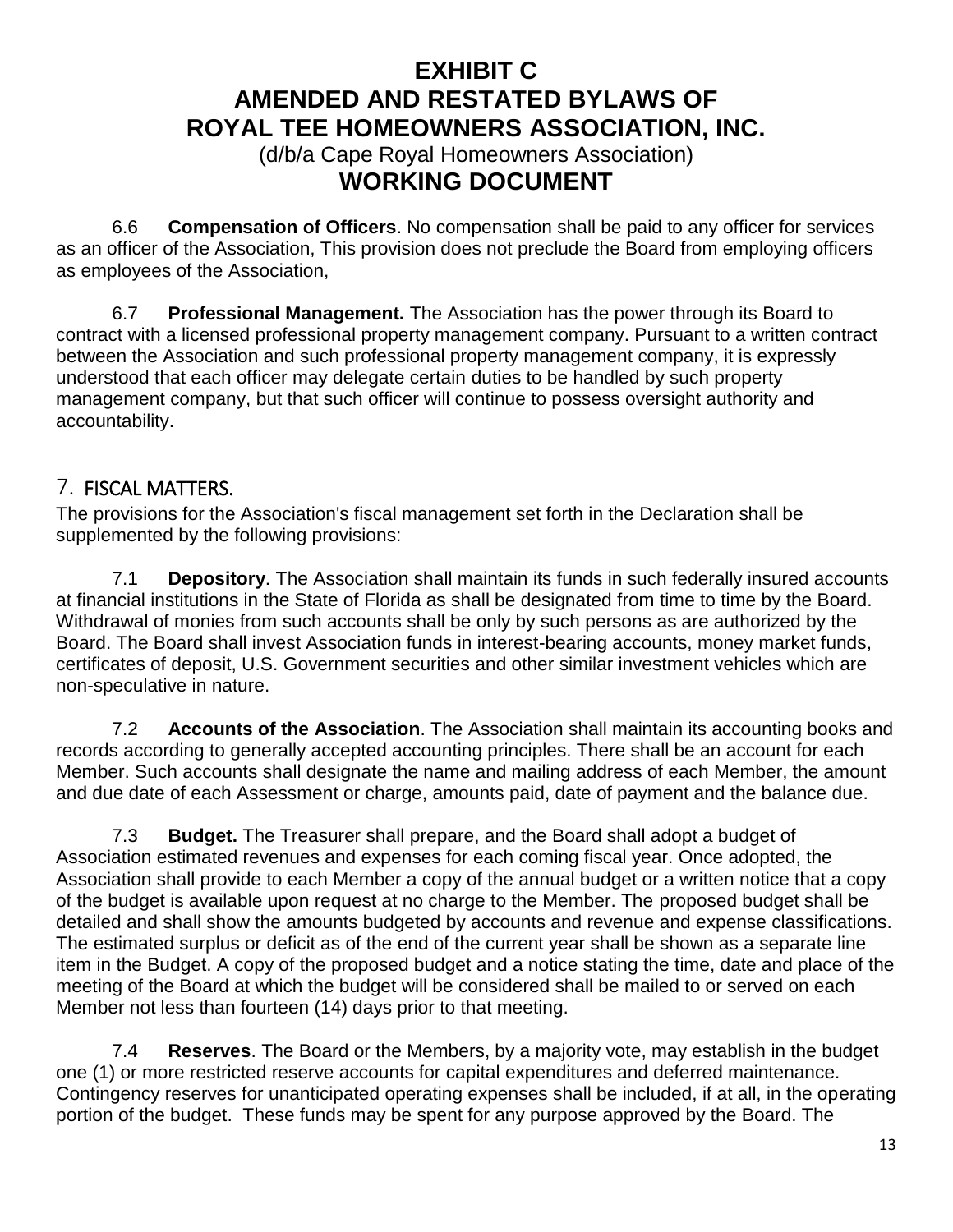(d/b/a Cape Royal Homeowners Association) **WORKING DOCUMENT**

purpose of reserves is to provide financial stability and to avoid the need for special Assessments. The annual amounts proposed to be so reserved shall be shown in the annual budget. If the Association's budget does not provide for reserve accounts, then the following disclosure must be provided in the budget in conspicuous type:

THE BUDGET OF THE ASSOCIATION DOES NOT PROVIDE FOR RESERVE ACCOUNTS FOR CAPITAL EXPENDITURES AND DEFERRED MAINTENANCE THAT MAY RESULT IN SPECIAL ASSESSMENTS. OWNERS MAY ELECT TO PROVIDE FOR RESERVE ACCOUNTS PURSUANT TO FLORIDA STATUTE SECTION 720.303(6), UPON OBTAINING THE APPROVAL OF A MAJORITY OF THE ASSOCIATION BY VOTE OF THE MEMBERS AT A MEETING OR BY WRITTEN CONSENT.

If the budget of the association does provide for funding accounts for defined expenditures, including, but not limited to, funds for capital expenditures and deferred maintenance, but such accounts are not created or established pursuant to Florida Statute §720.303(6)(d), each financial report for the preceding fiscal year must also contain the following statement in conspicuous type:

THE BUDGET OF THE ASSOCIATION PROVIDES FOR LIMITED VOLUNTARY DEFERRED EXPENDITURE ACCOUNTS, INCLUDING CAPITAL EXPENDITURES AND DEFERRED MAINTENANCE, SUBJECT TO LIMITS ON FUNDING CONTAINED IN OUR GOVERNING DOCUMENTS. BECAUSE THE OWNERS HAVE NOT ELECTED TO PROVIDE FOR RESERVE ACCOUNTS PURSUANT TO SECTION 720.303(6), FLORIDA STATUTES, THESE FUNDS ARE NOT SUBJECT TO THE RESTRICTIONS ON USE OF SUCH FUNDS SET FORTH IN THAT STATUTE, NOR ARE RESERVES CALCULATED IN ACCORDANCE WITH THAT STATUTE.

7.5 **Assessments; Installments**. The regular annual Assessment shall be paid in advance, due on the first day of January of each year. Written notice of the annual Assessment shall be sent to each Member prior to the annual installment being due, but failure to send (or receive) such notice does not excuse the obligation to pay. If an annual budget for a new fiscal year has not been adopted, or if notice of any increase has not been made at the time the payment for the annual installment is due, it shall be presumed that the amount of such installment is the same as the last annual installment, and payments shall be continued at such rate until a budget is adopted and the new annual Assessment is calculated, at which time an appropriate adjustment shall be added to or subtracted from each Member's next due annual installment. Any Assessment which is not paid when due shall be delinquent. If the Assessment is not paid within thirty (30) days after the due date interest shall accrue from the due date at the rate of eighteen percent (18%) per annum and Member shall incur a late fee of Twenty-Five and 00/100 Dollars (\$25.00) or the maximum permitted by law, whichever is greater.

7.6 **Special Assessments**. Duly approved special Assessments may be imposed when necessary to meet unusual, unexpected, unbudgeted or non-recurring expenses, or for such other purposes as are authorized by the Declaration and these Bylaws. Special Assessments are due on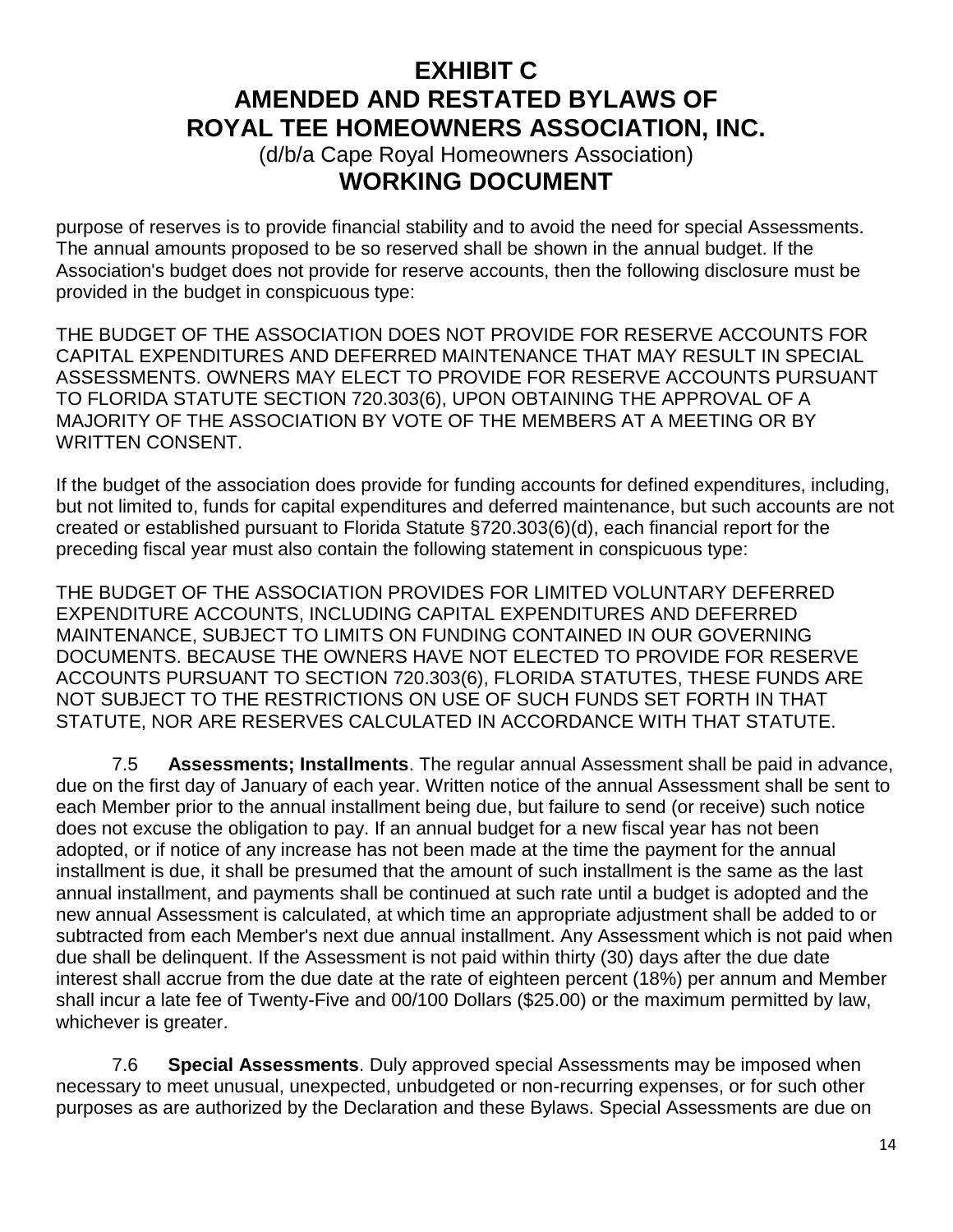(d/b/a Cape Royal Homeowners Association) **WORKING DOCUMENT**

the day specified in the resolution of the Board approving such Assessment. The notice of any Board meeting at which a special Assessment will be considered shall be given as provided in Section 4.8 above; and the notice to the Members that the Assessment has been levied must contain a statement of the purpose(s) of the Assessment. The funds collected must be spent for the stated purpose(s) or returned to the Members as provided by law. The total of all special Assessments coming due in any fiscal year shall not exceed fifteen percent (15%) of the total annual budget for that year, including reserves, unless a majority of the Voting Interests first consent.

7.7 **Fidelity Bonds**. The President, Treasurer, and all other persons who are authorized to sign checks, shall be bonded in such amounts as may be required by law or otherwise determined by the Board but in no event shall be an amount less than the Association's annual budget to the extent that the Association is able to obtain a fidelity insurance policy with such policy limits. The premiums on such bonds are a common expense,

7.8 **Financial Reports.** Not later than ninety (90) days after the close of each fiscal year, the Board shall cause to be prepared a financial report showing in reasonable detail the financial statements prescribed in conformity with generally accepted accounting principles or a cash basis financial report of actual receipts and expenditures showing the amount of receipts and expenditures by classification and the beginning and ending cash balances of the Association. The Association shall provide each Member with a copy of the financial report or a written notice that a copy of the financial report is available upon request at no charge to the Member.

7.9 **Audits.** A formal, certified audit of the Association's accounts, if required by law, by vote of a majority of the voting interests, or by a majority of the Directors, shall be made by a certified public accountant, and a copy of the audit report shall be available to all Members.

7.10 **Co-Mingling of Funds**. All monies collected by the Association may be co-mingled in a single fund or divided into two (2) or more funds, as determined by the Board.

7.11 **Application of Payments**. Regardless of a restrictive endorsement, all payments on account by a Member shall be applied as to interest, delinquencies, costs and attorney's fees, other charges, and regular or special Assessments, in such manner and amounts as the Board may determine.

7.12 **Fiscal Year**. The fiscal year for the Association shall begin on the first day of January of each calendar year and end on December 31 of each year. The Board may change to a different fiscal year in accordance with the provisions and regulations from time to time prescribed in the Internal Revenue Code of the United States of America, only with the prior consent of the Membership.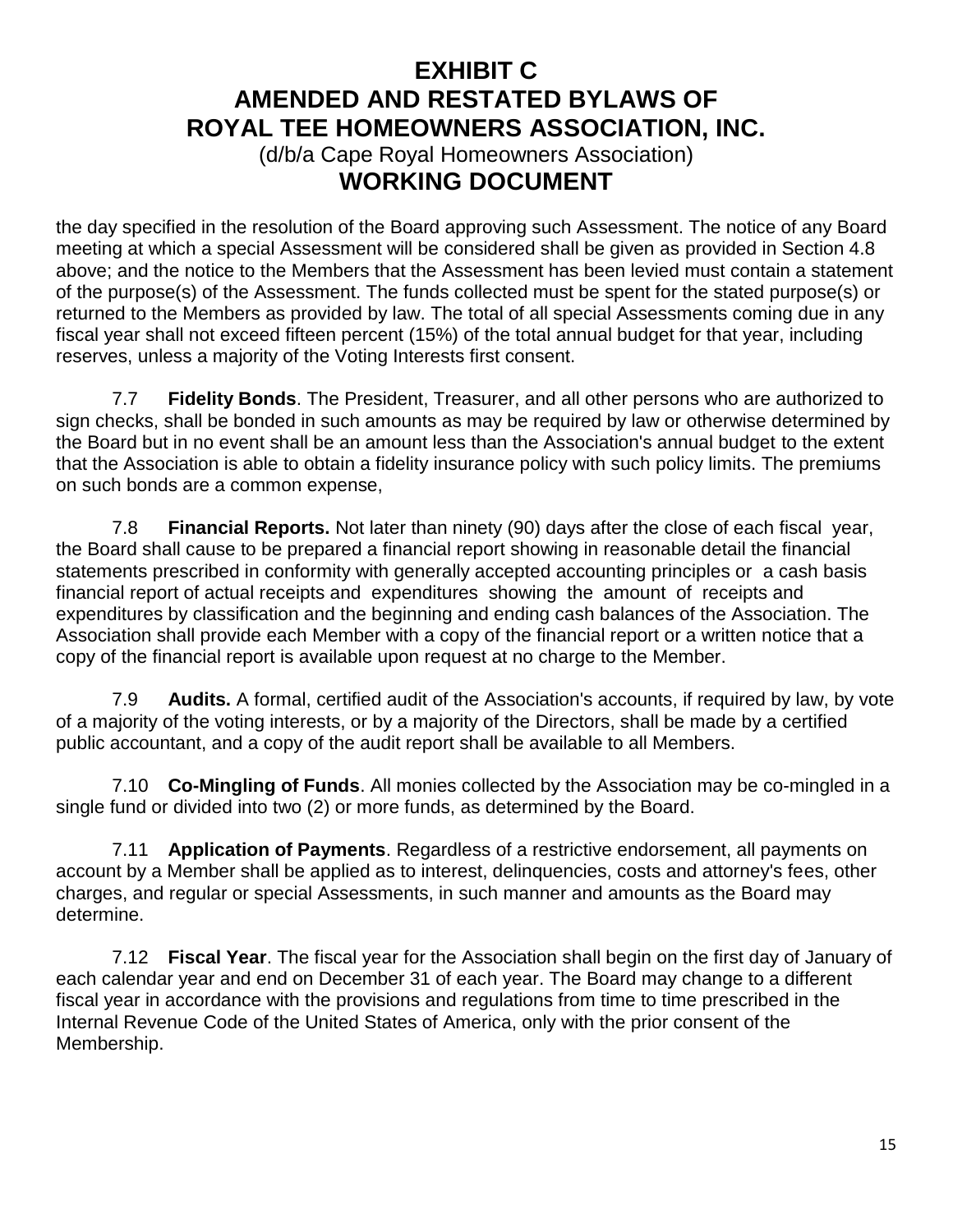(d/b/a Cape Royal Homeowners Association) **WORKING DOCUMENT**

### <span id="page-15-0"></span>8. RULES AND REGULATIONS; USE RESTRICTIONS.

The Board may, from time to time, adopt and amend administrative rules and regulations governing the use, maintenance, management and control of the common elements, Lots and the operation of the Association. Copies of such rules and regulations shall be furnished to each Member.

#### <span id="page-15-1"></span>9. COMPLIANCE AND DEFAULT; REMEDIES.

In addition to the remedies provided in the Declaration, the following shall apply:

9.1 **Fines; Suspensions.** The Association may levy fines and/or suspensions against Members, or Members' tenants or Guests, or both, who violate any provision contained in the Governing Documents, the rules and regulations or who condone such violations by their Family Members, Guests or lessees. Fines shall be in amounts deemed necessary by the Board to deter future violations, but in no event shall any fine exceed the maximum amount allowed by law. However, no fine may be levied unless the committee appointed by the Board votes by a majority to levy the fine against the violator. A fine may be levied on the basis of each day of a continuing violation, with a single notice and opportunity for hearing. The fine for a continuing violation shall not exceed amounts \$100 per day for each day the violation continues but not to exceed \$2,500. Suspensions of the use of Common Areas and facilities may be imposed for a reasonable period of time to deter future violations. The procedure for imposing fines or suspending use rights shall be as follows:

1. **Notice.** The party against whom the fine and/or suspension is sought to be levied or imposed shall be afforded an opportunity for hearing after reasonable notice of not less than fourteen (14) days, and the notice shall include:

(1) a statement of the date, time and place of the hearing;

(2) a specific designation of the provisions of Florida Statute §720, the Governing Documents or the rules which are alleged to have been violated;

(3) a short and plain statement of the specific facts giving rise to the alleged violation(s); and

(4) the possible amounts of any proposed fine and/or possible use rights of Common Areas or facilities to be suspended.

2. **Hearing**. At the hearing the party against whom the fine and/or suspensions may be levied shall have a reasonable opportunity to respond, to present evidence, and to provide written and oral argument on all issues involved, and to review, challenge, and respond to any evidence or testimony presented by the Association. The hearing shall be conducted before a panel of three (3) Members appointed by the Board, none of whom may then be serving as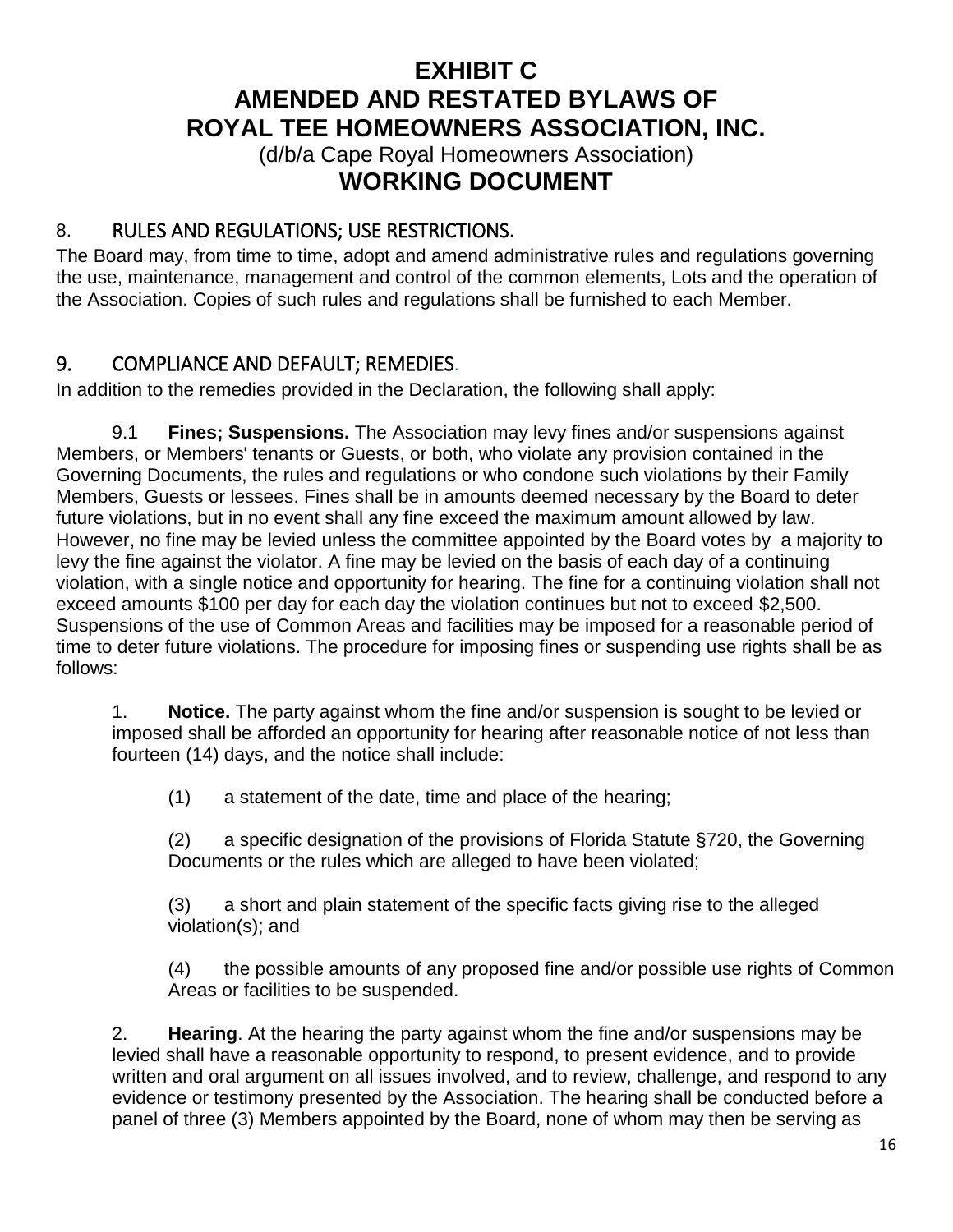(d/b/a Cape Royal Homeowners Association) **WORKING DOCUMENT**

Directors or officers, who are employees of the Association, or the spouse, parent, child, brother or sister of an officer, director or employee. If the committee, by majority vote, does not agree with the proposed fine and/or suspension, it may not be levied or imposed. If the committee agrees with the proposed fine and/or suspensions, the Board shall levy the fine.

3. **Collection of Fines.** The fined Member shall pay the fine within thirty (30) days from the date the fine was levied. Any fine not paid within thirty (30) days shall begin accruing interest at the maximum rate allowed by law (eighteen percent [18%]) on the thirty first (31st) day and continuing thereafter until paid. If the Association is forced to file suit in the Lee County courts to collect any fine (including interest) due to the Association, the Association shall be entitled to recover its reasonable attorneys' fees and costs in addition to the unpaid fine and any interest accrued thereon,

4. **Committee Structure**. The committee shall consist of at least three (3) Members who are not board members, related to board members, by blood or marriage, or living with a board member.

9.2 **Correction of Health and Safety Hazards**. Any violations of the Association's rules, which create conditions deemed by the Board to be hazardous to the public health or safety, may be dealt with immediately as an emergency matter by the Association, and the cost thereof shall be charged to the Member.

### <span id="page-16-0"></span>**10.** AMENDMENT OF BYLAWS.

Amendments to these Bylaws shall be proposed and adopted in the following manner:

10.1 **Proposal**. Amendments to these Bylaws may be proposed by a majority of the Board members or by a written petition signed by at least one fourth (1/4) of the Voting Interests.

> 1. **Procedure**. Upon any amendment or amendments to these Bylaws being proposed by the Board or Members, such proposed amendment or amendments shall be submitted to a vote of the Members not later than the next annual meeting for which proper notice can be given.

> 2. **Vote Required.** Except as otherwise provided by law, or by specific provision contained in the Association's Governing Documents, a proposed amendment to these Bylaws shall be adopted if approved by at least fifty-one percent (51%) of the Voting Interests, in person or by proxy, and at any annual or special meeting called for the purpose, provided that the text of any proposed amendment has been given to all the Members with notice of the meeting. Amendments may be adopted without a meeting by following the procedure set forth in Section 3.11 of these Bylaws.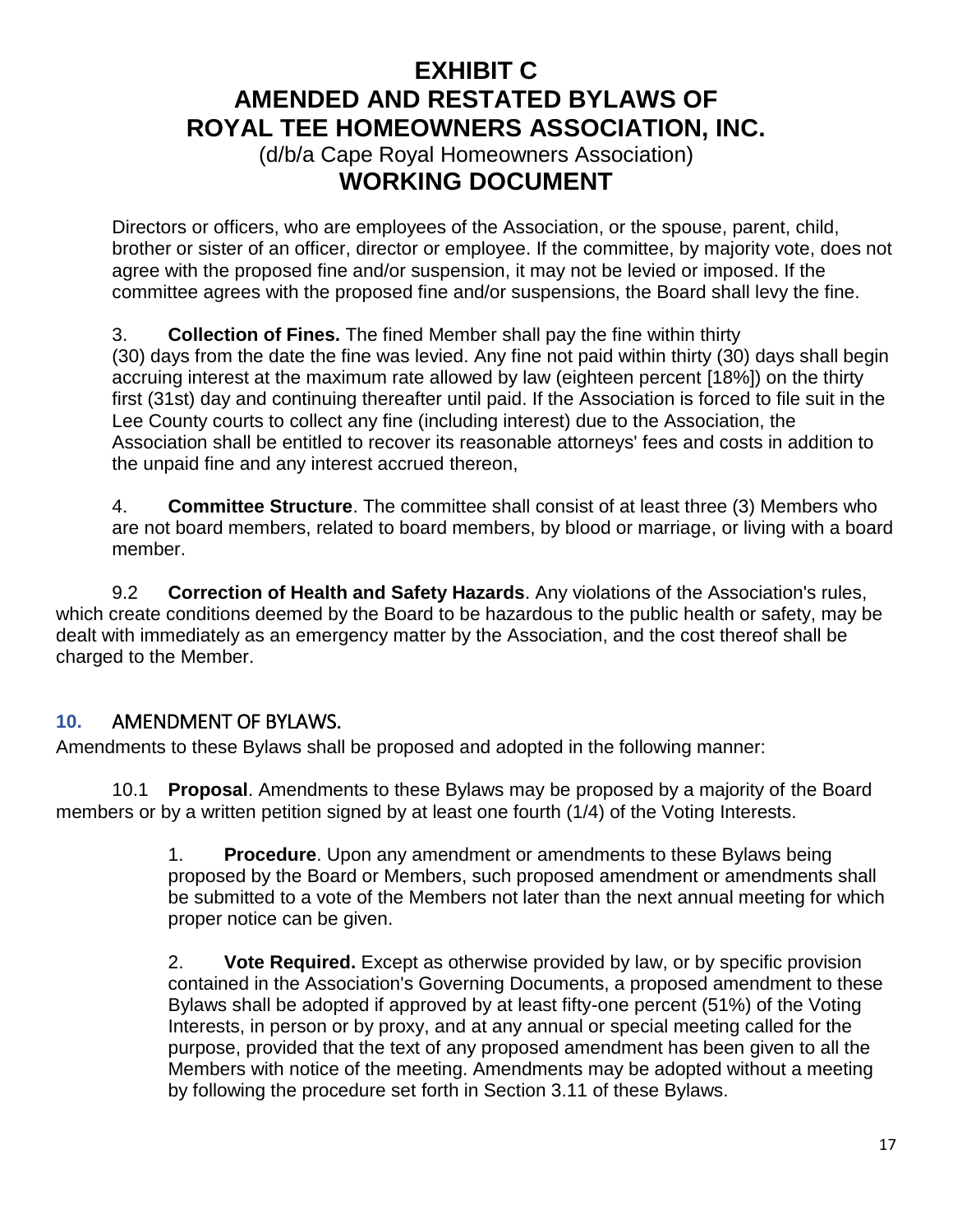(d/b/a Cape Royal Homeowners Association) **WORKING DOCUMENT**

10.2 **Effective Date**. An amendment is effective upon the recording of a copy in the Public Records of Lee County, Florida with the same formalities as are required in the Declaration for recording amendments to the Declaration.

#### <span id="page-17-0"></span>**11.** EMERGENCY POWERS.

In the event of any "emergency" as defined in Section (G) below, the Board may exercise the emergency powers described in this Section, and any other emergency powers authorized by Florida Statutes §§ 617.0207 and 617.030, as amended from time to time.

(A) The Board may name as assistant officers' persons who are not Directors, which assistant officers shall have the same authority as the executive officers to whom they are assistant during the period of the emergency, to accommodate the incapacity of any officer of the Association.

(B) The Board may relocate the principal office or designate alterative principal offices or authorize the officers to do so.

(C) During any emergency the Board may hold meetings with notice given only to those Directors with whom it is practicable to communicate, and the notice may be given in any practicable manner, including publication or radio. The Director or Directors in attendance at such a meeting shall constitute a quorum.

(D) Corporate action taken in good faith during an emergency under this Section to further the ordinary affairs of the Association shall bind the Association; and shall have the rebuttable presumption of being reasonable and necessary.

(E) Any officer, director or employee of the Association acting with a reasonable belief that his/her actions are lawful in accordance with these emergency Bylaws shall incur no liability for doing so, except in the case of willful misconduct,

(F) These emergency Bylaws shall supersede any inconsistent or contrary provisions of the Bylaws during the period of the emergency.

(G) For purposes of this Section only, an "emergency" exists only during a period of time that the Community, or the immediate geographic area in which the Community is located, is subjected to:

- (1) a state of emergency declared by local civil or law enforcement authorities;
- (2) a hurricane warning;
- (3) a partial or complete evacuation order;
- (4) federal or state "disaster area" status; or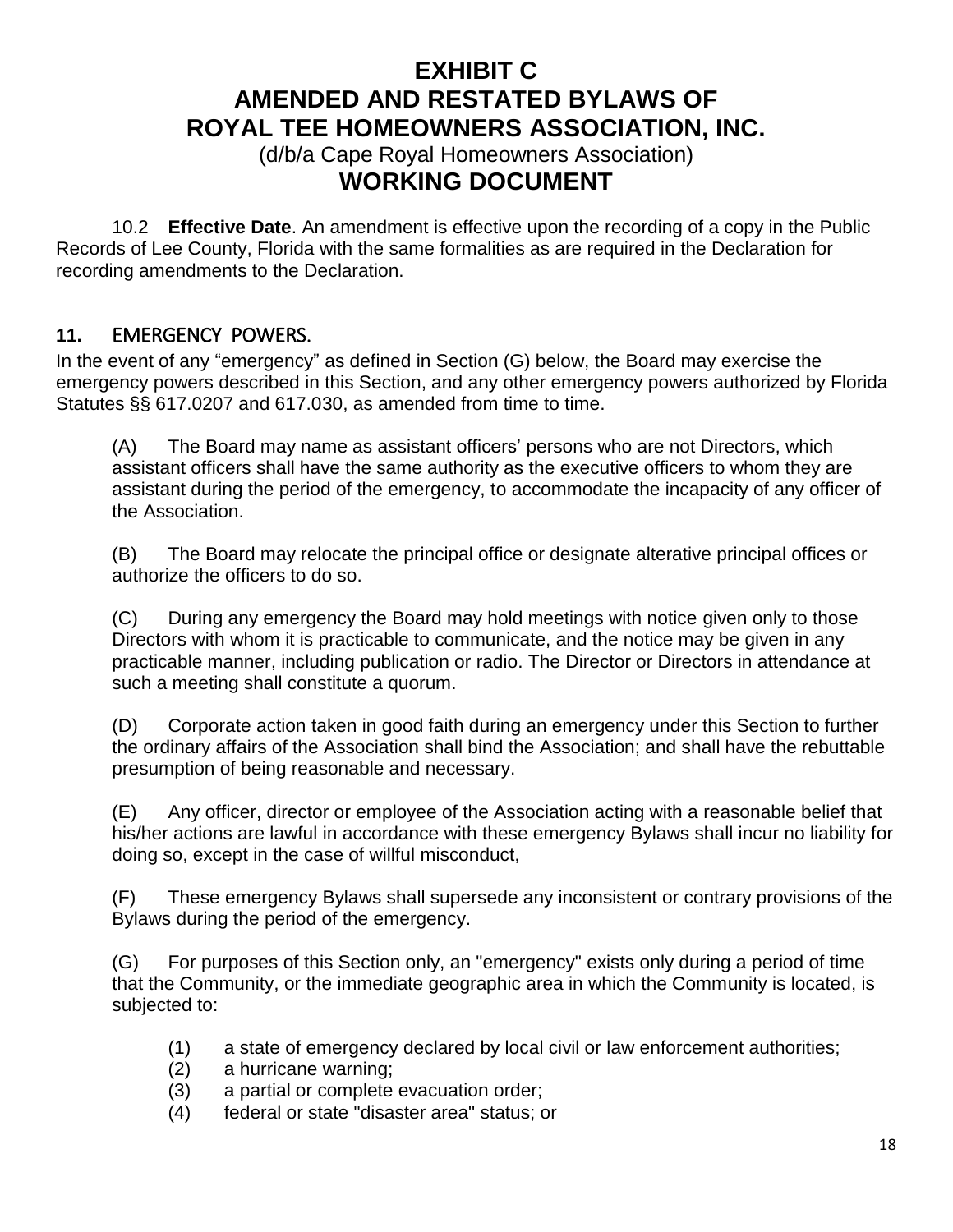(d/b/a Cape Royal Homeowners Association) **WORKING DOCUMENT**

(5) a catastrophic occurrence, whether natural or manmade, which seriously damages or threatens to seriously damage the physical existence of the Community, such as an earthquake, tidal wave, fire, hurricane, tornado, war, civil unrest, or act of terrorism.

An "emergency" also exists for purposes of this Section during the time when a quorum of the Board cannot readily be assembled because of the occurrence of a catastrophic event, such as a hurricane, earthquake, act of war or terrorism, or other similar event. A determination by any two (2) Directors, or by the President, that an emergency exists shall have presumptive validity.

(H) The Board may change or postpone the annual meeting date to a date and time determined by the Board, even if such change will result in not holding an annual meeting in a particular calendar year, as long as the annual meeting is held no more than eighteen (18) months after the prior annual meeting date.

(I) Corporate action taken in good faith during an emergency under this Section to further the ordinary affairs of the Association shall bind the Association; and shall have the rebuttable presumption of being reasonable and necessary.

(J) The Board may use reserve funds to meet Association needs and may use reserve funds as collateral for Association loans. By adoption of this provision, the Members specifically authorize the Board to use reserve

funds for nonscheduled purposes in the event of any emergency as defined in this Section 11. The Board may adopt emergency assessments with such notice deemed practicable by the Board.

(K) The Board may adopt emergency Rules and Regulations governing the use and occupancy of the Lots, common elements, limited common elements, and Association property, with notice given only to those Directors with whom it is practicable to communicate.

### <span id="page-18-0"></span>12. MISCELLANEOUS.

12.1 **Gender; Number**. Whenever the masculine or singular form of a pronoun is used in these Bylaws, it shall be construed to mean the masculine, feminine or neuter; singular or plural, as the context requires.

12.2 **Severability**. If any portion of these Bylaws is void or becomes unenforceable, the remaining provisions shall remain in full force and effect.